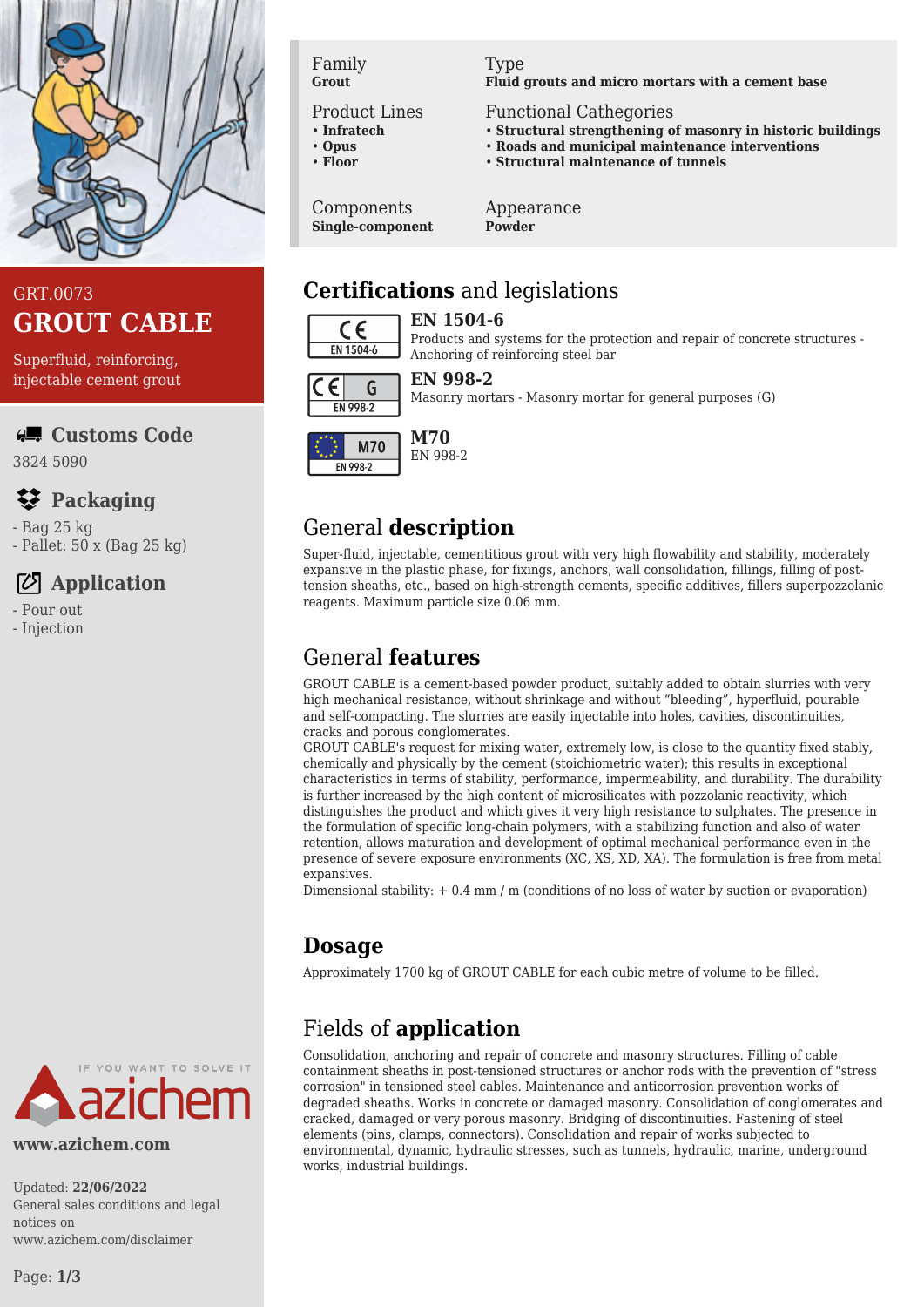#### Basic **features**

*33 - 35 %*



Pot-life: *30-45 min*

 $\mathcal{O}_I$ 





Available **colours** Gray

# **Technical** specifications

| Bonding force (UNI EN 1015-12) : $>$ 3 N/mm <sup>2</sup>                                                      |                                       |
|---------------------------------------------------------------------------------------------------------------|---------------------------------------|
| Capillary absorption (UNI EN 13057): $0.25 \text{ kg/(m}^2 \cdot \text{h}^0.5)$                               |                                       |
| Chloride content (UNI EN 1542): $0.0029\%$                                                                    |                                       |
| Compressive strength after 28 days (EN 196-1) with fluidity t0<br>$= 25$ " (EN 445): $> 50$ N/mm <sup>2</sup> |                                       |
| Compressive strength after 28 days (EN 196-1) with fluidity to<br>$= 45$ " (EN 445): $> 70$ N/mm <sup>2</sup> |                                       |
| Darcy impermeability: $10^(-10)$ cm/s                                                                         |                                       |
|                                                                                                               | Density: $2000 \text{ kg/m}^3$        |
| Exuded water (EN 445): $< 0.1 \%$                                                                             |                                       |
| Flexural strength after 28 days (EN 196-1) with fluidity t0 = 25                                              | " $(EN 445):$ > 6.5 N/mm <sup>2</sup> |
| Flexural strength after 28 days (EN 196-1) with fluidity t0 = $45$                                            | " $(EN 445):$ > 9.5 N/mm <sup>2</sup> |
| Initial setting time (EN 196-3): $>$ 3 h                                                                      |                                       |
|                                                                                                               | pH: >12                               |
| Setting time (EN 196-3): $< 24$ h                                                                             |                                       |
| Volume change (EN 445): $< 0.5 \%$                                                                            |                                       |

## Tools **cleansing Applicable** on

- Water Concrete
	- Prefabricated concrete
	- Mixed walls (bricks and stones)
	- Stone walls

## Substrate **preparation**

Application surfaces should be clean, free of dirt, crumbling and non-adhering parts, dust etc., and saturated with water "saturated with dry surface". An adequate roughening of the surfaces by scarifying, sandblasting etc. is always necessary in order to obtain the maximum adhesion values to the substrate. The optimal values are obtained with high pressure hydro-scarification. Bare the irons undergoing disruptive oxidation or deeply oxidized, removing the rust of the exposed irons (by sandblasting or abrasive brushes).

**www.azichem.com**

Updated: **22/06/2022** General sales conditions and legal notices on www.azichem.com/disclaimer

# **Instructions** for use

• Pour about 2/3 of the mixing water into the mixer, gradually add GROUT CABLE and the remaining water until a fluid, homogeneous and lump-free mixture is obtained. • Application temperature> 5 ° C, <35 ° C. The best fluidity is obtained with grout temperature  $\geq 15$  ° C. Lower temperatures slightly reduce fluidity. With winter temperatures, the use of hot mixing water is recommended.

• Moisten the cavities or conglomerates to prevent the suction of the supports from limiting the smoothness and removing the mixing water before hardening. Wet a few hours before injecting the grout, avoiding water pockets and any excess water on the surface. Clogging and consolidating fillings can be carried out both by gravity and by manual / automatic pumps, depending on the type of application.

• Keep the external and exposed surfaces of the grout moistened for at least 24 hours